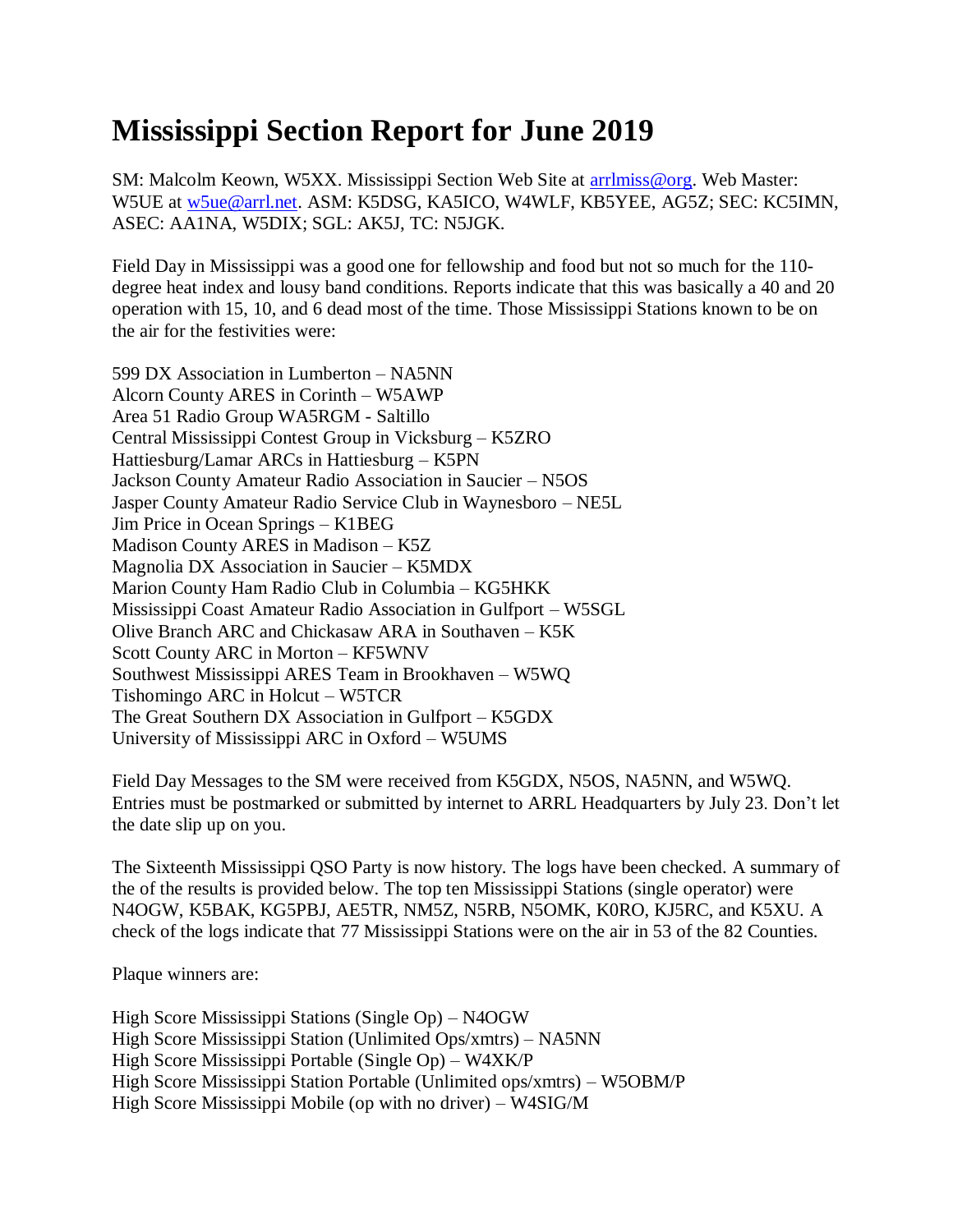High Score Mississippi Club – 599 DX Association Mississippi Station Working the Most Counties – KG5PBJ High scoring Out-of-State W/VE Station – WB9HFK High Scoring DX Station Outside W/VE – UA3AGW

Many thanks to W3DYA/M, W4SIG/M, KV4T/M, KK4TE/M, K4ZGB/M, K5CUB/P, WA5CAM/P, N5JGK/P, W5OBM/P, and W4XK/P. For putting on a lot of rare counties that aren't normally on the air.

Those stations submitting logs will be provided with complete results in a couple of months by email. Stations not submitting a log or not participating and wanting a copy of the results should contact W5XX. Thanks to AG5Z for helping to check the logs.

The next big event on the calendar is our annual Simulated Emergency Test (SET). ASEC for Training AA1NA has scheduled the emergency preparedness exercise for August 3 from 9 AM to 9 PM. More information will be coming from Kirk via he Magnolia/and MSPN Nets, the SM Remailer, and from your DEC/EC.

DEC/EC N5ZNT reports The Southwest Mississippi ARC operated two events in June. The first was the 2019 Dairy Festival in Walthall County with participants KG5HUZ, AE5FK N5LIP, AD7KJ, KG5HGV, and N5ZNT. They had lots of fun and made 30 plus contacts on phone and digital. Best of all was some HMI (Home Made Ice-cream)! The second event was 2019 FD operating 1A Mississippi. They had a total of 23 Participants - two elected officials, two from served agencies, four guests, and 15 Hams! Jeffrey reports they a GREAT time and & plenty of HMI ! They operated SSB and digital.

Lee County EC WA5TEF notes that the Tupelo Club continues to grow. They had their first Elvis Presley Festival Event on June 5 through June 9 with about 1200 contacts. They were setup across from Tupelo Hardware where Elvis bought his first guitar. They worked mostly digital but some phone, and everyone had a good time although it was somewhat warm.

Lauderdale County EC KB5SZJ relays that ARES installed two new antennas on the local EOC which should increase their operating systems capability by letting them use digital and voice at the same time. They are planning to host a Tech class soon, dates still in the air. The upcoming class will mainly be held for the MS Task Force, but some seats may still be available.

DeSoto County EC KF5WVJ reports that the Desoto County ARES teamed up with the Chickasaw ARA and the Olive Branch ARC for Field Day to use it as a training session. They brought out the Comm Trailer and set it up for use as a station during the Field Day event and had it manned for the 24-hour period.

Forest County EC KF7DLW notes Field Day went great for the Hattiesburg and Lamar ARCs, with a good turnout. They were glad to see many people sharing stories and experiences. Also, they would like to welcome Andrew Moulton KG4AFY to the ARES group.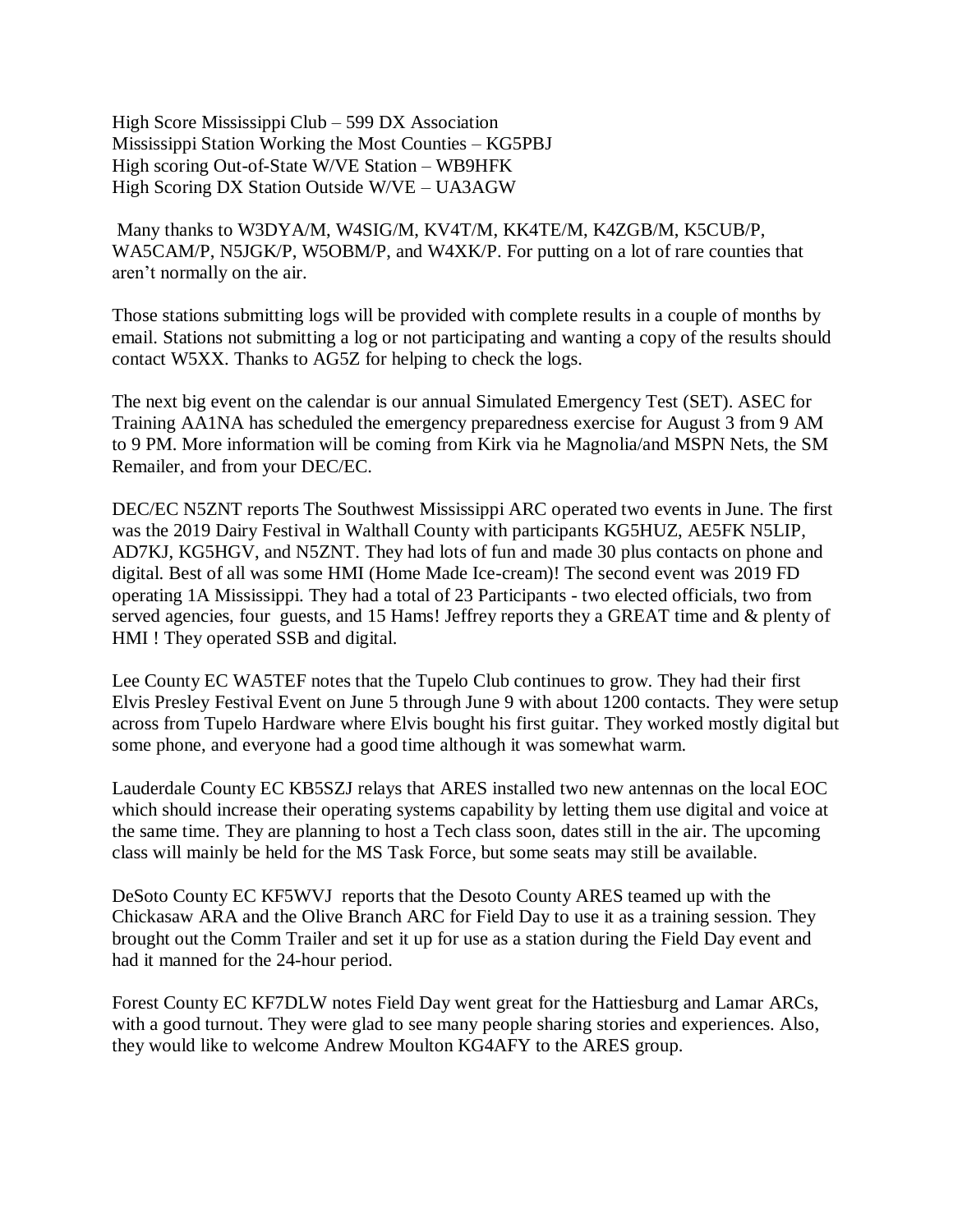SEC KC5IMN reports the Madison County ARES Team worked Field Day out in a large open field in Gluckstadt. Several operators from around the county came by to check out the operation and enjoyed the fellowship.

And on your long range calendar pencil in the ARRL Day in the Park on October 19 in Gautier and the Jackson County Hamfest in Ocean Springs on November 15-16.

Congratulations to the following on their upgrade in June: KI5EQZ, Denton – Natchez; N5MPC, Andrew – Starkville; and KG5MWA, Robert – Madison.

Welcome to the following new Hams in Mississippi in June: KI5FAM, Joseph – Vardaman; KI5FAR, Amanda – Crawford; KI5FAS, Billy – Columbus; KI5FCB, Johnny – Biloxi; KI5FFZ, Michael – Madison; KI5FHQ, Lemond – Starkville; KI5FHR, Jared – Hattiesburg; KI5FIV, John – Vicksburg; KI5FIW, Debra – Vicksburg; KI5FIX, Rodney – Vicksburg; and KI5FIY,Charles – Jackson.

Also, welcome to the following new ARRL Members in June: KF5BTH, Raborn – Como; KF5CKZ, Jennie – Oxford; KI5EQZ, Denton – Natchez; W5GYN, Bob – New Albany; KD5WMI, Lee – Mendenhall; and W5ZRK, James – Hattiesburg.

As of June 30, ARRL Membership in Mississippi was 968. Down 11 from last month. Not Good.

SEC/DEC Reports for June 2019: KC5IMN (SEC), KC5IIW (EC MS), AF5PO (NE MS), N5ZNT (SW MS), KB0ZTX (NW MS),

EC Reports for June 2019: WB5CON (Alcorn), KF7DLW (Forrest), AE5FK (Walthall), KA5ICO (Chickasaw), KC5IIW (Scott), KF5IMA (Lafayette), N5KDA (Adams), KC5NDU (AEC)(Yalobusha), AF5NG (Marion), AD5PO (Tishomingo), AE5SK (AEC)(Copiah, Hinds, Madison, Rankin), AA5SG (Jones/Wayne), KB5SZJ (Lauderdale), WA5TEF (Lee), KF5WVJ (DeSoto), N5ZNT (Lincoln/Wilkinson), and KB0ZTX (Marshall).

Club Newsletter/Reports (Editor): the Meridian ARC Spark Gap (W5MAV)

Regret to report the passing of Ernie, W5OXA. Ernie was a past Mississippi Section Manager, one of the founders of the Mississippi Coast ARA, VE, and regular check-in on the MSPN for many years. Also regret to report the passing of W5NA, recently living in Hattiesburg. Leon was a very active DXer and regular check in to the MSPN. As part of his professional career he was a Flight Controller during Apollo and Gemini at NASA Mission Control in Houston.

HF Net Reports - sessions/QNI/QTC (Net Manager)

Hattiesburg ARC 10M Net 5/46/0 (KD5XG)

K5TAL American Legion Net 4/49/0 (KA5DON)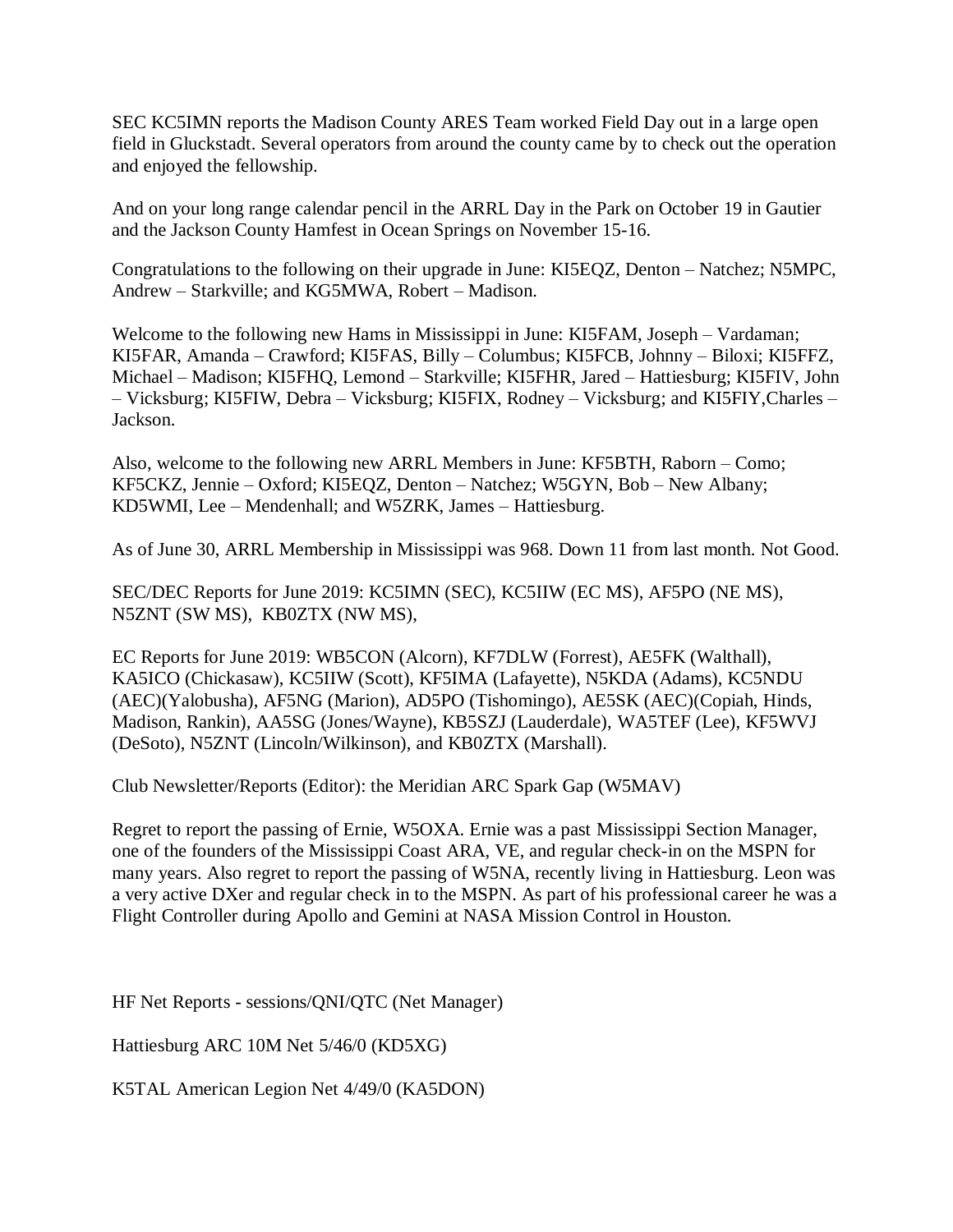Magnolia Section Net 30/1110/19 (KA5ICO)

MS Baptist Hams Net 5/19/0 (WF5F)

MSPN 30/2004/23 (W5JGW)

VHF Net Reports - sessions/QNI/QTC (Net Manager)

Adams County ARES 4/55/0 (N5KDA)

Alcorn County ARES 4/50/0 (WB5CON)

Capital Area Emergency Net 5/59/0 (K5XU)

DeSoto County Training and Information Net 4/81/0 (KF5WVJ)

Forrest/Perry Counties ARES 2/24/0 (KF7DLW)

Hattiesburg ARC 2M Net 5/66/5 (KD5XG)

Hattiesburg 2M Simplex Net 1/9//0 (KD5XG)

Jackson ARC Emergency Net 4/45/0 (K5XU)

Jones/Wayne Counties ARES 5/78/0 (AA5SG)

K5TAL American Legion Net 2/27/0 (KA5DON)

Lowndes County ARC Net 4/41/0 (KF5AZ)

Marion County ARES Net 4/28/0 (AF5NG)

Madison County ARES 4/29/0 (W5DIX)

Marshall County ARES 4/4/0 (KB0ZTX)

Mississippi Coast ARES, Weather, and Tech Net 4/72/0 (K5CRJ)

Meridian Area Emergency Net 4/43/0 (KB5SZJ and KF5ETN)

Metro Jackson ARES Net 2/16/0 (AE5SK)

Northeast Mississippi Skywarn Net 4/29/0 (WA5TEF)